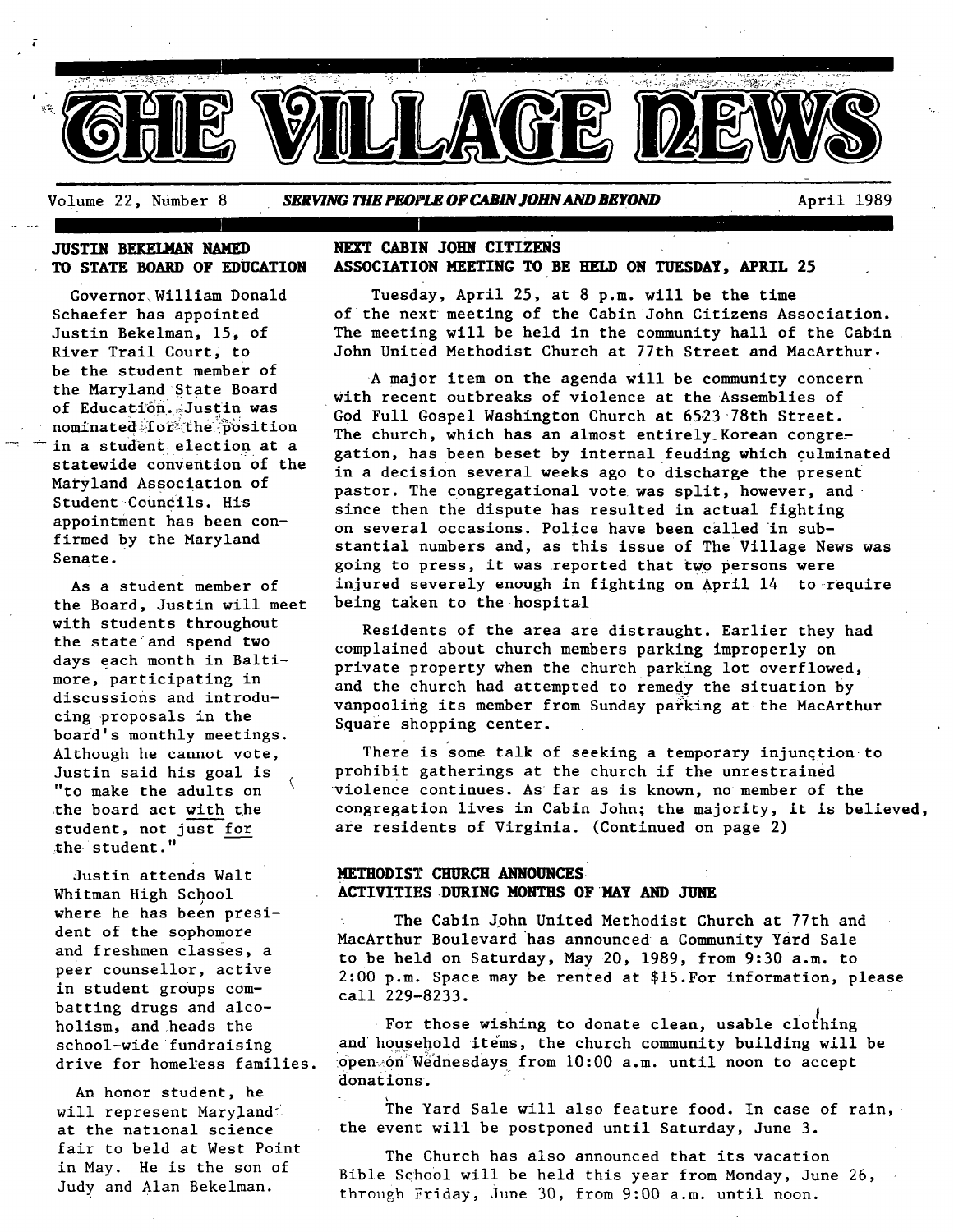#### **THE VILLAGE NEWS**

**SCHOOL NEWS OF INTEREST TO CABIN JOHNERS..** 

r

~[ The annual May Fair of Bannockburn Elementary School will take place on Sunday, May 7, from 12;30 to 4:30 p.m. at the school grounds, 6520 Dalroy Lane. Featured are games, a plant sale, a raffle, a sale of "gently used items" and an international cafe.

I[ Bannockburn Elementary School will also be holding its annual Kindergarten Round-Up for children who will be 5 years old by December 31. Children and their parents are invited to the school on Thursday, May 11, and Friday, May 12. Please call the school office at 320- 6555 to set up an appointment.

~[ Next month the Montgomery County Council is expected to vote on whether to build a new Walt Whitman High School or to. renovate the existing structure. A straw vote at the end of a recent Council working session indicated that a substantial majority of Council members appeared to favor a new building.

I[ David Amoruso, a second grade student at Bannockburn Elementary School, and his brother Nicholas, a fourth grader, have both won third place prizes in the Montgomery County Public Schools Film Festival, David for his photograph titled "My Grandfather and his Sons" and Nick for his photo, "My Grandfather at Work." The photos were displayed at the Public School offices in March. The Amorusos live on Arden Road.

**"PESTICIDE PANIC" BRINGS SURGE OF BUSINESS TO CO-OP** 

Newspaper headlines and TV stories in March about the danger of pesticides on apples and grapes brought a surge of business to the Bethesda Co-op in Cabin John's MacArthur Plaza shopping center.

Consumers seeking organically grown foods produced an increase in business during the month of 20% or more. Saturday, March 11, was the biggest sales day in the Co-op's history.

The Co-op notes that about half of its produce is organic and many other items feature organic ingredients. "Organic" means grown without synthetic chemical fertilizers, pesticides or herbicides, harvested and stored without irradiation or fumigants, and processed without additives.



CITIZENS ASSOCIATION... (Continued from page i)

\_,\_ tl .....

At the March meeting of the Citizens Association, the group considered and voted to oppose a pending application to divide a lot at 7652 Tomlinson Avenue to permit construction of another dwelling. The vote was specific to this property pn the grounds that subdividing was incompatible with the immediate setting of the surrounding properties

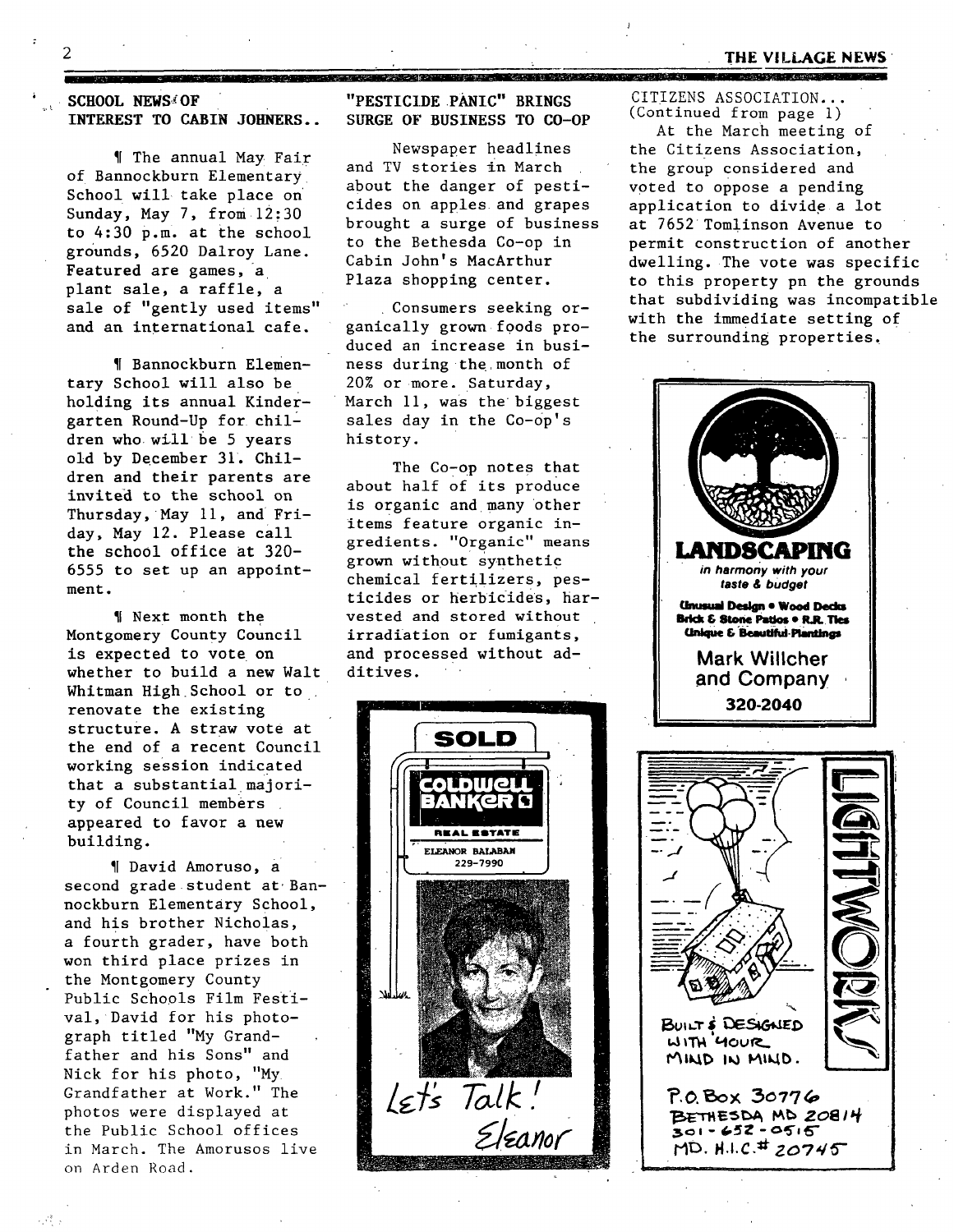#### **PROM TAVERN TO TELECOMMUNICATIONS...** THE CHANGING **FACE OF MACARTHUR PLAZA**

**II I Im I** 

#### By Kathleen McManus

The business complex located at 7945 MacArthur Boulevard, once the site of Tuohey's Grocery and Tuohey's Tavern and more recently known as MacArthur Square, was purchased a short time ago by Garrett & Smith, Incorporated, a real estate development firm. The new owners Of MacArthur Plaza (as it is now called) are Robert Calhoun Smith, Jr., and Michael R. Garrett. Both men come from families who have had an interest in architecture and construction for generations. Mr. Smith, whose father is on the Board of the American Institute of Architects, is a Glen Echo resident whose commitment to upgrading the building was voiced several times during our recent conversation. Mr. Garrett, one of the original partners in the PortAmerica project near the Wilson Bridge, shares his colleague's intentions to make MacArthur Plaza a "first-class business facility."

Since its construction around 1981, the building has housed a variety of retail and business concerns. Along with the more visible tenants like the Maximum Savings Bank, the Bethesda Co-op and the Post Office, MacArthur Plaza accomodates businesses who specialize in everything from telecommunications to decorating with preserved trees and plants.

Long-time Cabin John residents who remember buying a loaf of bread at Tuohey's Grocery in the 1920s or enjoying a brew at Tuohey's Tavern in the 1930s, may be surprised to learn that the site now houses the Asociacion de Senoras del BID, a women's organization which is associated with the Inter-American Development Bank. The organization helps Spanish-speaking diplomats and new residents with housing and resettlement in the Washington area.

Other tenants in the building include Hometron USA, Inc., a Delaware corporation that provides "state-of-the-art automation and control systems to homeowners and builders in the Washington, DC, area." Combining two different businesses under one roof, Dawn Spain owns and operates Compu-Phone, Inc., which sells business and home telephone systems, and Natural Decor, providing offices with preserved, maintenance-free eucalyptus plants and trees.

시도

The upper floor of MacArthur Plaza is home to TRACOR, Inc., an engineering and consulting firm which deals with the federal government and enjoys its location within a short distance of the David Taylor Model Basin, where much of its work is carried out.

Occupying the space next to TRACOR is TAB Products Company. TAB was founded 38 years ago as a manufacturer of computer punch cards. Currently, TAB manufactures and markets systems furniture for both private industry and the federal government. Like many of the other occupants of the building, the 20 employees who work for TAB find Cabin John to be an ideal location with easy access to the metropolitan area via the Beltway, 1-270 and 1-95. Also located on the upper level of the building, JTE, Inc., owned by J. Thomas Elmore, employs a staff of eight who are kept busy marketing earth retention and noise abatement systems, similar to those seen along 1-270 which are designed to act as buffers between noisy commuter traffic and the adjacent residential areas.

Nestled between the Bethesda Co-op and Compu-Phone, Inc., is Cable & Wireless Communications, Inc., formerly known as TDX. Its locked door and blackened windows give the space the appearnce of being unoccupied. Far from being empty, the office space houses computer and telecommunications equipment which acts as a backup-system for the company's main office in Tysons Corner, Virginia. Cable & Wireless Communications operates as a relay station for processing long distance telephone calls. The windows facing MacArthur Boulevard were blackened to protect the sensitive equipment inside from the damaging rays of the sun. The company's locked door and lack of identifying information on the exterior are intentional. Not being a retail concern, the companylhas no reason to advertise its location in the complex.

Tenants of MacArthur Plaza, along with residents who patronize businesses in the complex, will be happy to learn that Garrett & Smith intend to repair and resurface the parking lot which services the building. Mr. Smith blames the lot's current state of decay on truck traffic which uses the property as a by-pass to weight-restricted MacArthur Bou] evard. Messrs. Smith and Garrett intend to install height restrictors at the 79th Street. entrance to the lot to prevent such traffic in the future. (Continued on page 5)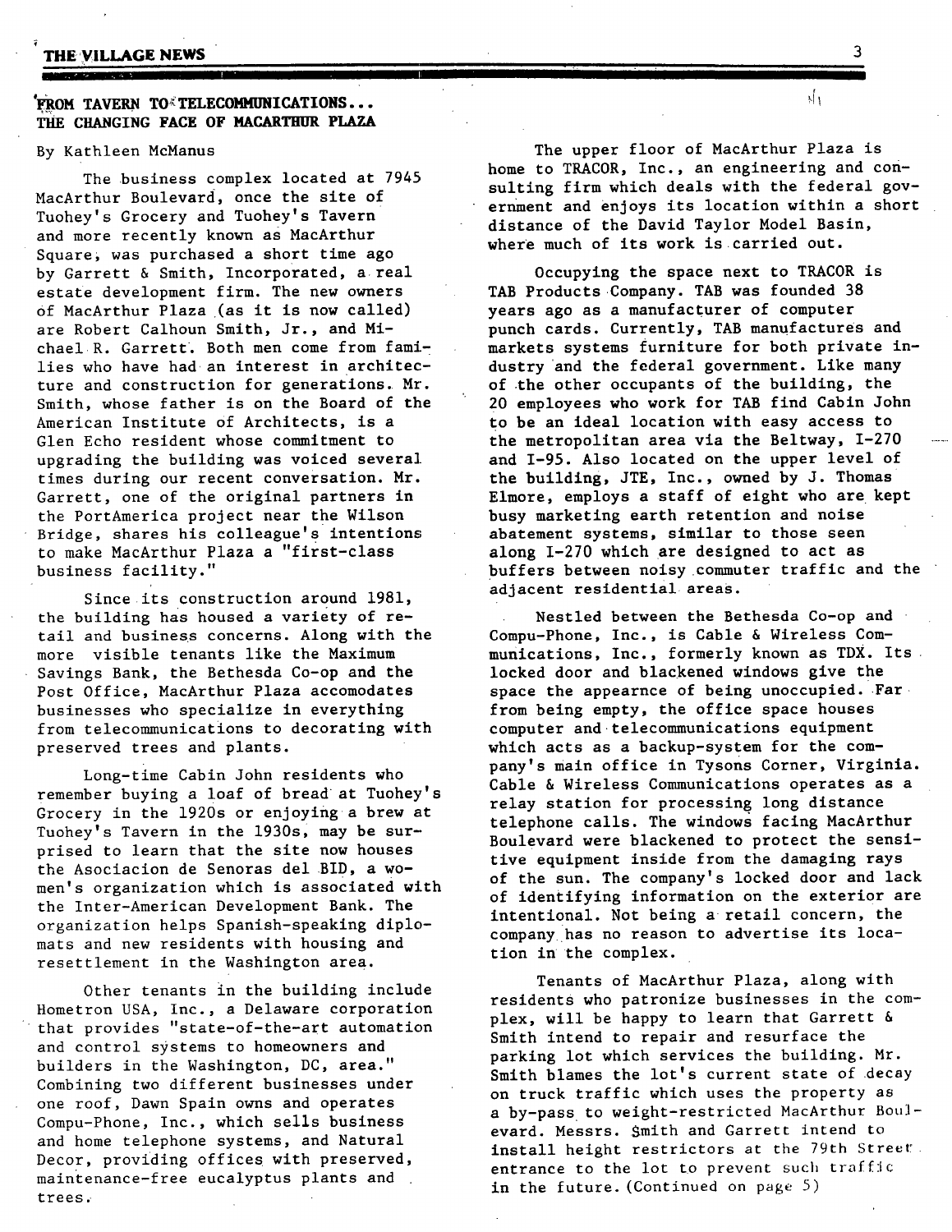### **4** THE VILLAGE NE

" i" ' ,'T , .... , "



#### UPDATE OH **TBE**  "LAST CLARA BARTON CLASS" STORY

The 46th--and last--person from the 1974 graduating class has been located.

Susan Saghat01eslami lives in Aspen, Colorado. She runs a catering service and teaches snowboarding.

#### **CORRECTED ANNOUNCEMENT**

A phone number got left out of a story in last month's Village News, so we are repeating the item now:

A non-sexist playgroup for 4-and-5-• year-olds will be held on Saturday mornings in Seven Locks Park (next to Palisades Pool). Free play and/or simple games are initially proposed; other suggestions are welcome. Call Sylvie or David Palumbo-Liu at 229-1529 for further information.

#### OF COMMUNITY INTEREST....

The Department of Animal Control and Humane Treatment of Montgomery County will provide free rabies shots for dogs at Walt Whitman High School from 5:00 to 7:30 p.m. on Monday, May 15. Dogs must be licensed to receive the shots. For licensing information, call 279-I095.



99 S. Washington Street, Rockville, MD 20850, 301/294-3130 7200 Wisconsin Avenue, Bethesda, MD 20814, 301/986-0101

# Bethesda Co.op

FOOD FOR PEOPLE NOT FOR PROFIT



Fresh Commerical and Organic Produce Imporled & Domestic Cheese **Bulk Grains,** Beans, Seeds, Nuts, Dried **Fruits**  Teas, Herbs & Spices **Vitamina, Macrobiotic Foods, Health Care Products** 10% Discount for'Nutrition & Cook Books

7945"MocARTHUR BOULEVARD ,986-0796 :1 mile northwest of Glen Echo = 086-0796 MON SAT 9 AM-8 PM SUNDAY 11-6 PM. Plenty of Purking

## **Concrete Bird Baths**



- basin diameter 12" or more
- rough basin bottom



*We carry the largest selection o] bird baths in Washington! Select from • concrete • bronze • marble • plastic • terra cotta •*  1989 Wild Bird Company

- C-O-M-P-A-N-Y 617 Hungerford Drive, Rockville .<br>vi in Herbingeral
	- **279-0079**  Mo~.-SaL 10-6; Sun. **Noon -j;**  Thurs. rite until 8

J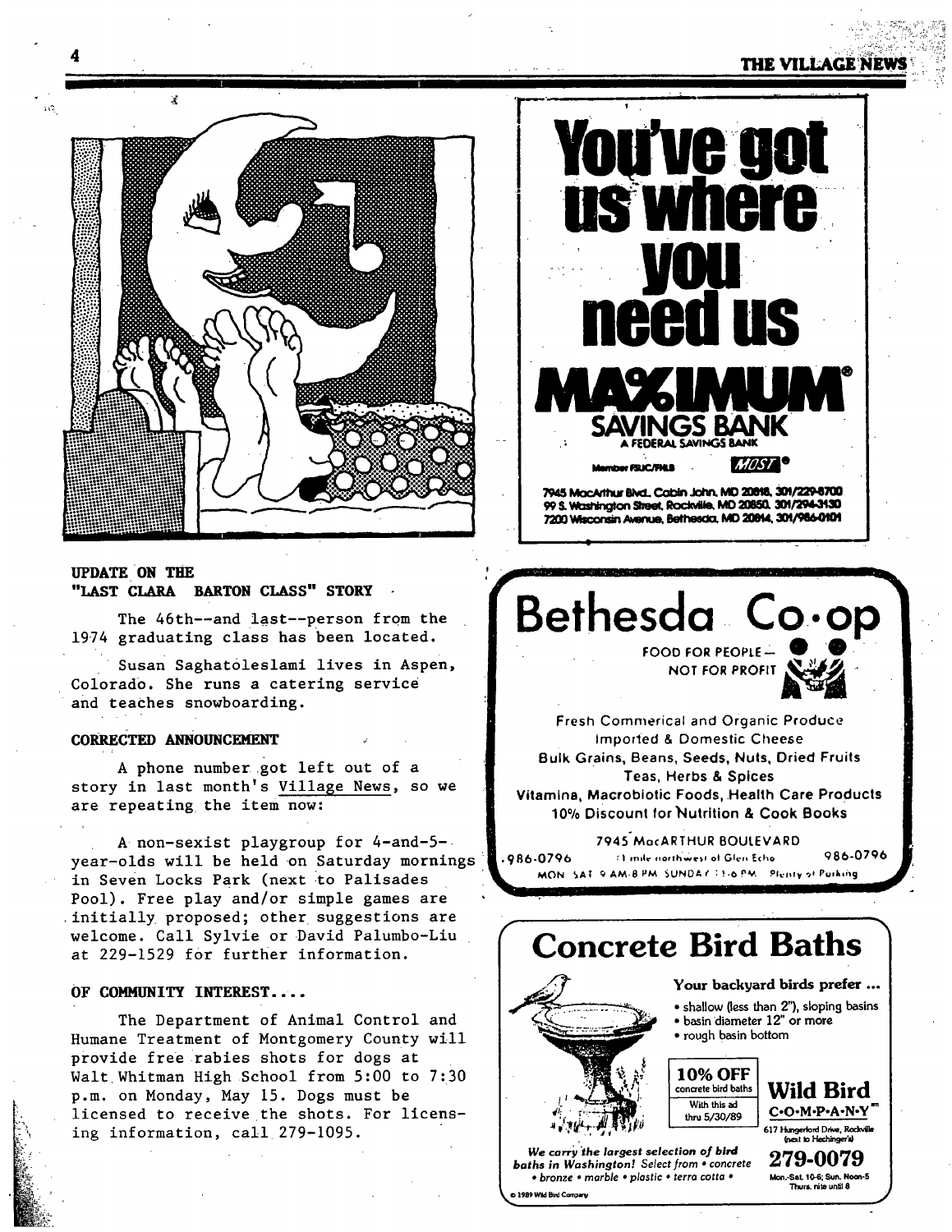### THE VILLAGE NEWS **THE VILLAGE NEWS**

#### MORE **HISTORY OF** CABIN JOHN ....

(Editor's note: in the November 1988 issue we presented a story of where the name Cabin John came from. In this issue we extract sections of "A Brief History of Cabin John'! written in 1947 by Edith Martin Armstrong.)

"...At the entrance to the community is the Cabin John Bridge, once the second-largest singlespan bridge in the world. The actual work on the bridge, officially named Union Arch,was begun in 1857 and completed in 1864. It was erected to carry the 9-foot diameter conduit across Cabin John Gorge...

"Conduit Road (renamed during World War II as MacArthur Boulevard) was devloped as a result of the constrution of the water supply

#### (Continued from page 3)

With an improvement budget of \$100,000, the company plans to construct a new entrance to the upper floor suites, further develop the landscape with trees and shrubs and make general repairs to the building. Although the building seems full, Mr. Smith said MacArthur Plaza currently has 1,900 square feet of vacant office space. Anyone interested in obtaining information about rentals can contact him at 827-4010.

**CABIN JOHN, MD 20818** 7687 MACAFTHUR BOULEVARD 301-229-314]

**I !** 

**I** 

!

L



**I !**  See The Washington Area's Largest Selection Of Supplies For The Backyard Birder. Our Trained Staff Provides Personal Service And Advice.

conduit. The only other road to Great Falls was River Road, a narrow dirt road almost impassable in winter and spring. Branching from River Road was Seven Locks Road, the only access to Cabin John, Consequently when the conduit was completed, the farmers nearby soon began to use the smooth clay surface over the conduit as a roadway...

"During the-1920s, it was necessary for those who drove by automobile into Washington to obtain a District of Columbia license as well as a Maryland one. Becasue Conduit Road was government property, the people of Washington could drive on it without securing a Maryland tag, provided they did not

leave it. This resulted in frequent controversies with persons who had misjudged the width of the'government property...

"Near Cabin John Bridge, on the river side of the road, stood the famous Cabin John Bridge Hotel. It had 40 rambling rooms and was the scene of gay parties and a favorite gathering place of diplomats, cabinet members, Congressmen, and social leaders. Speaker Joe Cannon held all his social functions there... No dancing was allowed in the hotel, and no one was ever allowed to remain overnight, no matter what his predicament..."

(More on the history of this famed Cabin John landmark--which burned down in 1931--in later issues of The Village News.)





**7810 WOODROW PLACE 1988**<br>1991 TO HALLY AND 2008 AND 2008 229-5111 **CABIN JOHN, MARYLAND 20818**